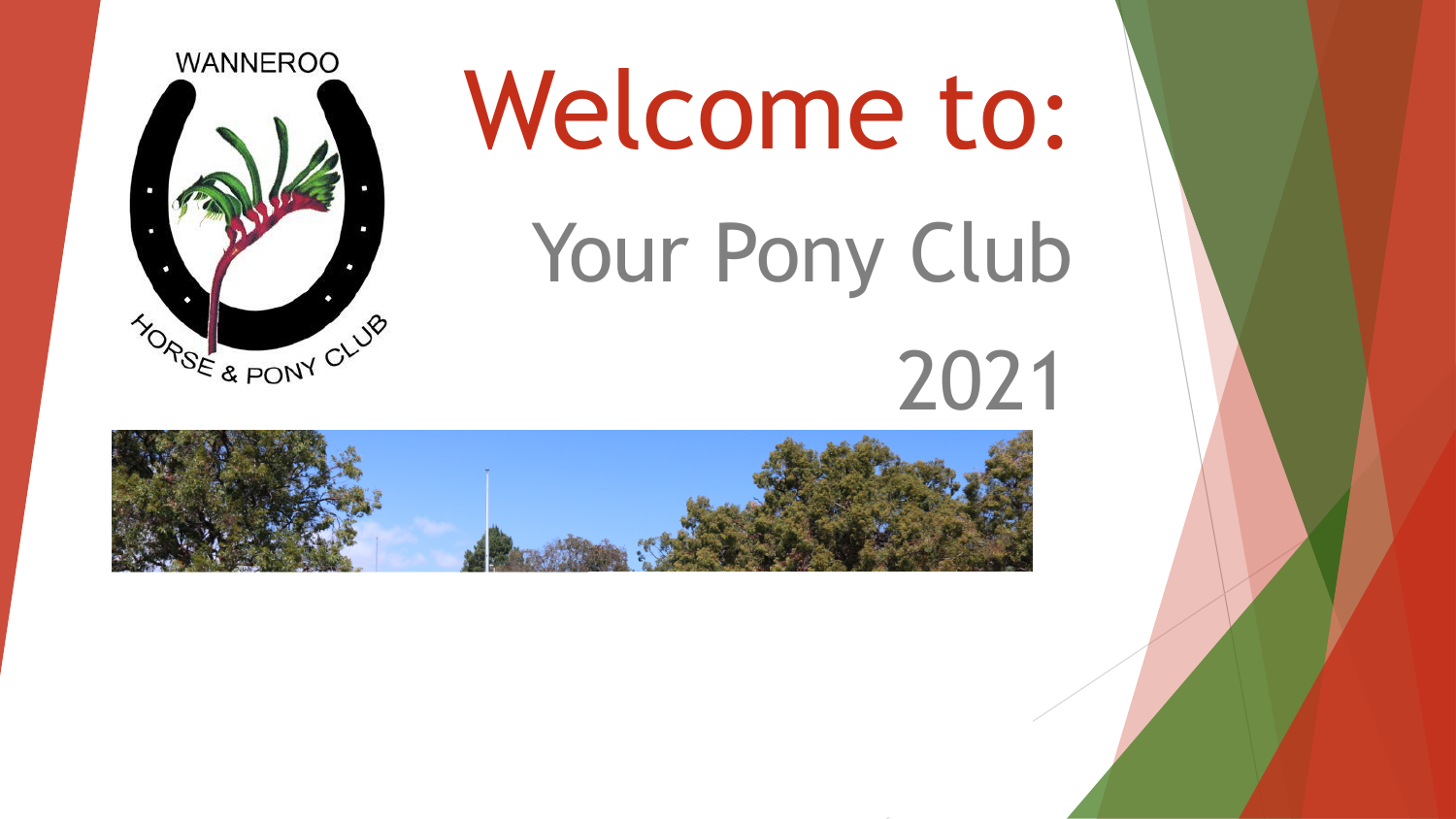## Our Aims are to:

- ▶ Encourage young people to ride and to enjoy all kinds of sports connected with horse and riding
- $\blacktriangleright$  Provide instruction in riding and horse mastership and to instil in members the proper care of their animals
- $\blacktriangleright$  Promote the highest ideals of sportsmanship, citizenship and loyalty, thereby cultivating strength of character and self-discipline.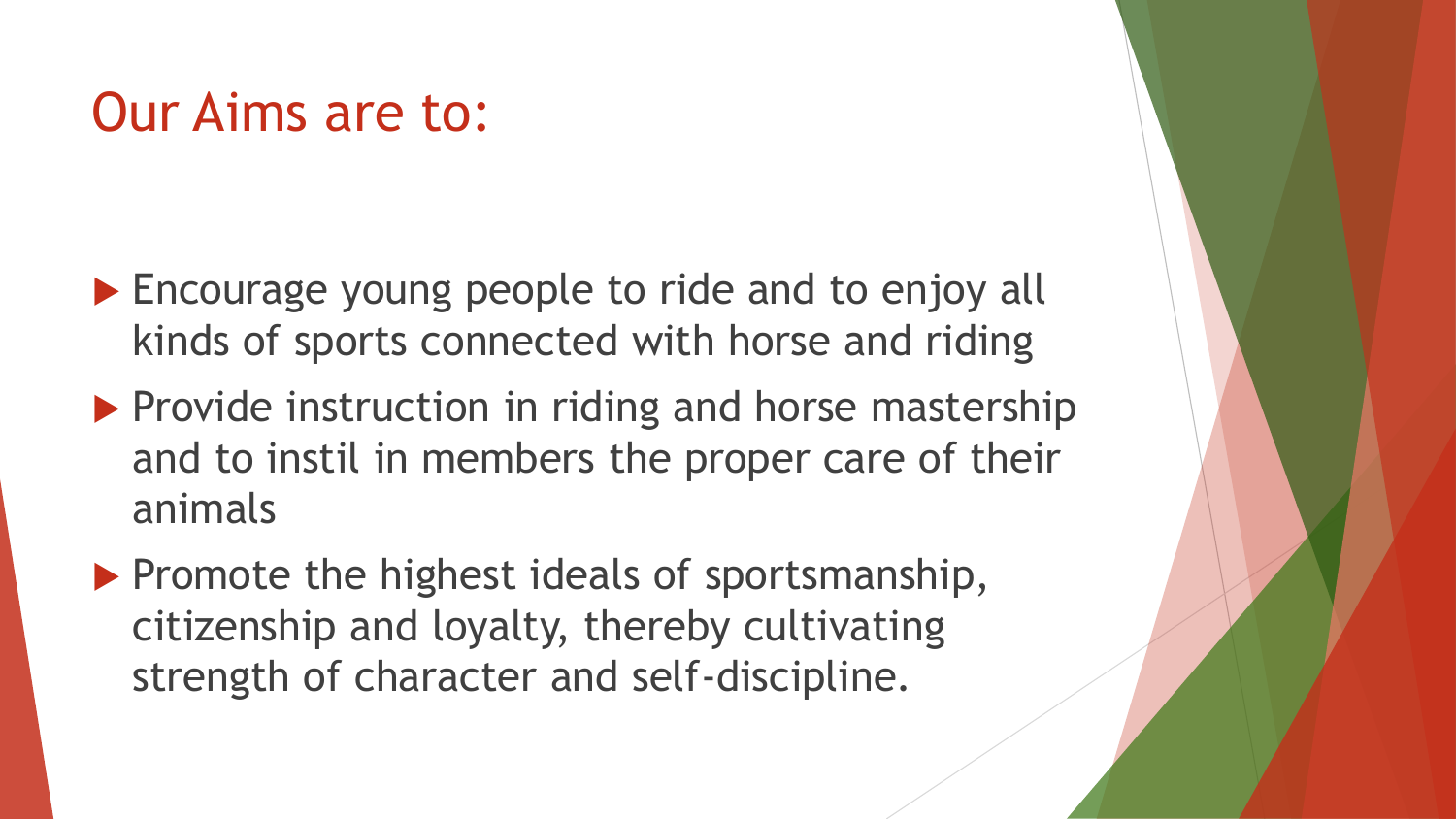## Our Committee

- Committee are all volunteers and parents of current members
- We are here to help everyone join in, feel part of the club and promote club comradery
- We welcome any questions and feedback so please feel free to chat to us.

#### **President:**

- **Vice President:**
- **Secretary:**
- **Treasurer:**
- **General Committee:**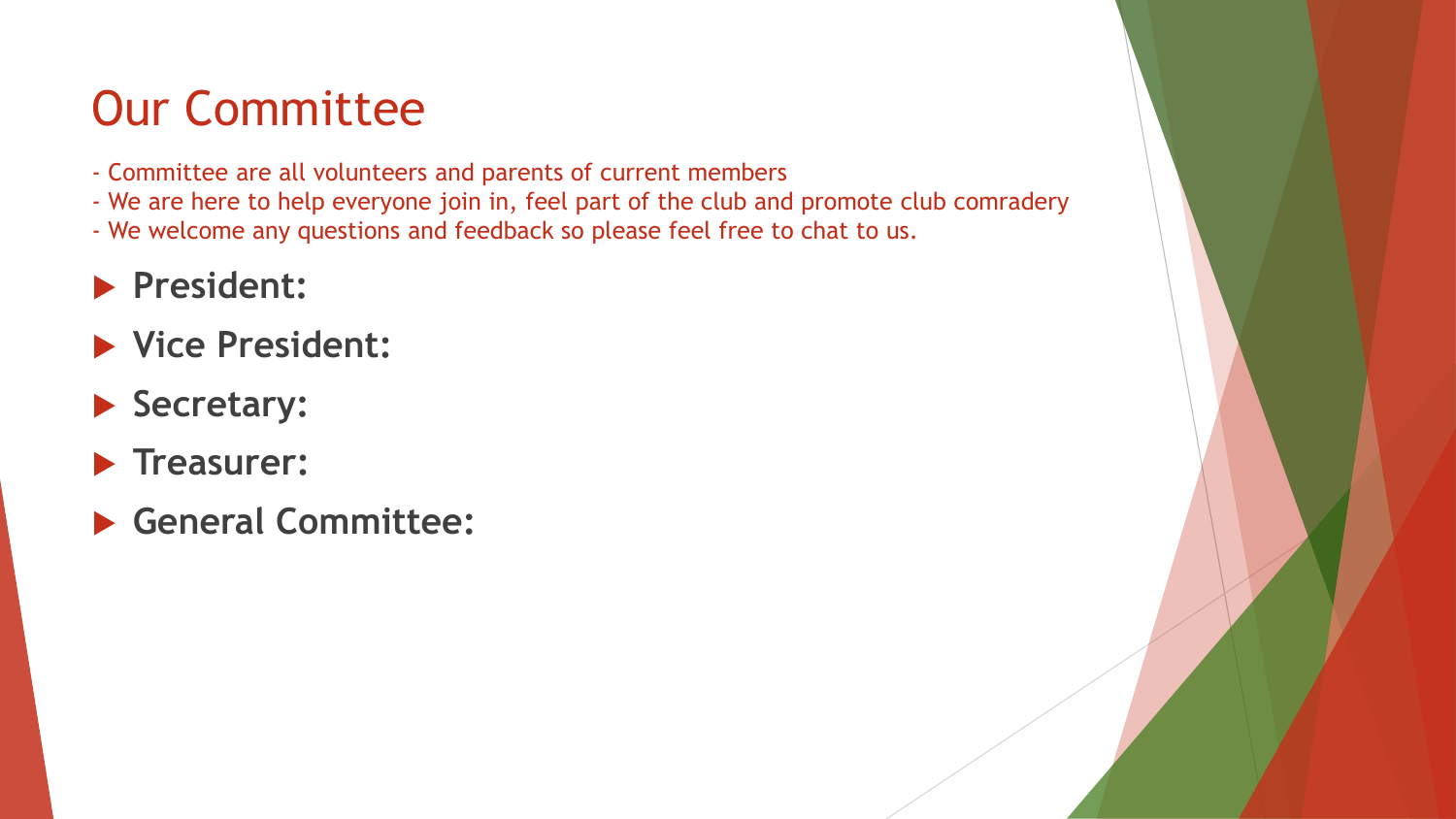## Uniform

Rally Uniform (for our monthly rallies)



Saddle Blanket in red, green or white

#### Club Helmet Cover

Long Hair secured above shoulder

Club Long Sleeved Rally Shirt

Beige/Cream Jodhpurs

English Style Riding Boots (long or short)

*NO Jewellery except extra small stud earrings no more than 5mm diameter*

*Club Jacket or Jumper may be also worn*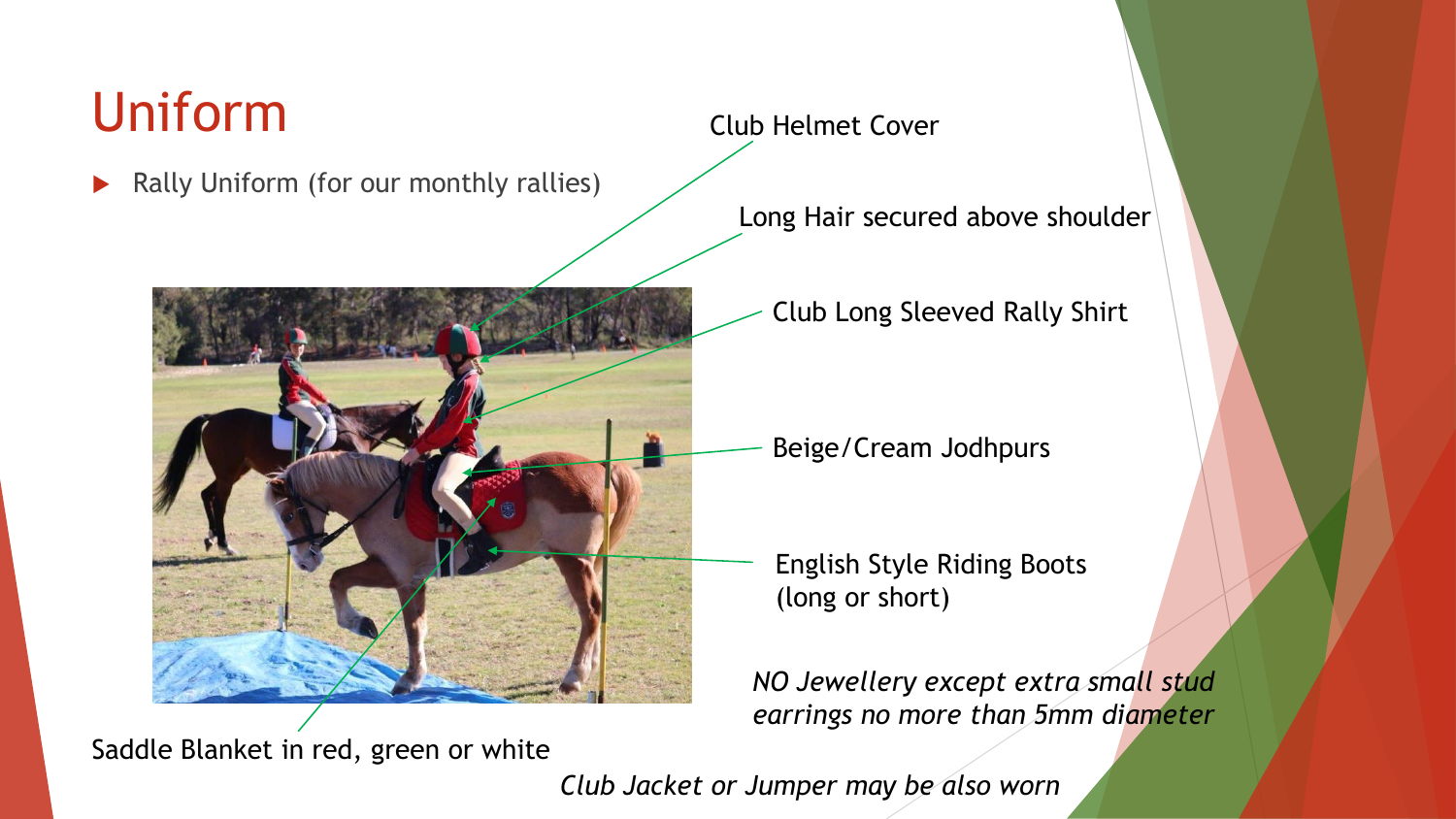## Uniform

#### Club Helmet Cover

Formal Uniform (for competitions)



Long Hair secured above shoulder

Knit Club Jumper Red Tie White Shirt

Beige/Cream/White Jodhpurs

English Style Riding Boots (long or short)

*NO Jewellery except extra small stud earrings no more than 5mm diameter*

Saddle Blanket in white ONLY with club logo

*Please refer to Pony Club WA Gear Checking manual for further info*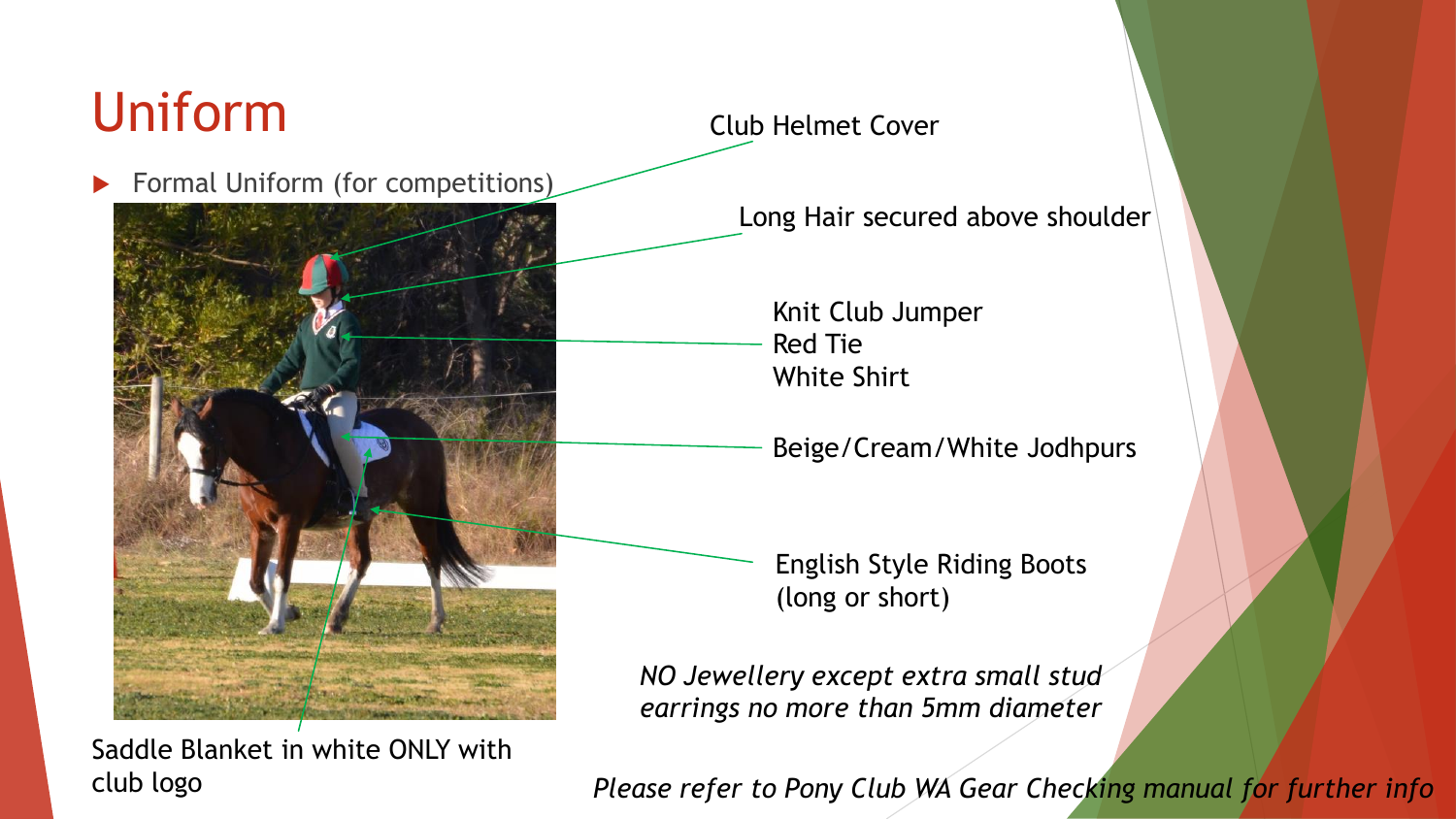## Rosters and Busy Bees

The club is run solely by the parents, family members and friends of our riders. Our rallies and events can not happen without helpers to set-up, dismantle, organise, run the canteen etc etc etc

- **All members are expected to help set-up & pack-up on rally days. This is not counted as a roster.**
- **Each family are required to perform 4 rosters throughout the year.**
- **Our roster delegate, will assist you at the start of the year to nominate roster duties and dates.**
- **If it turns out you can't do your nominated duty, you must find a substitute.**
- **Please report and sign off for your duty**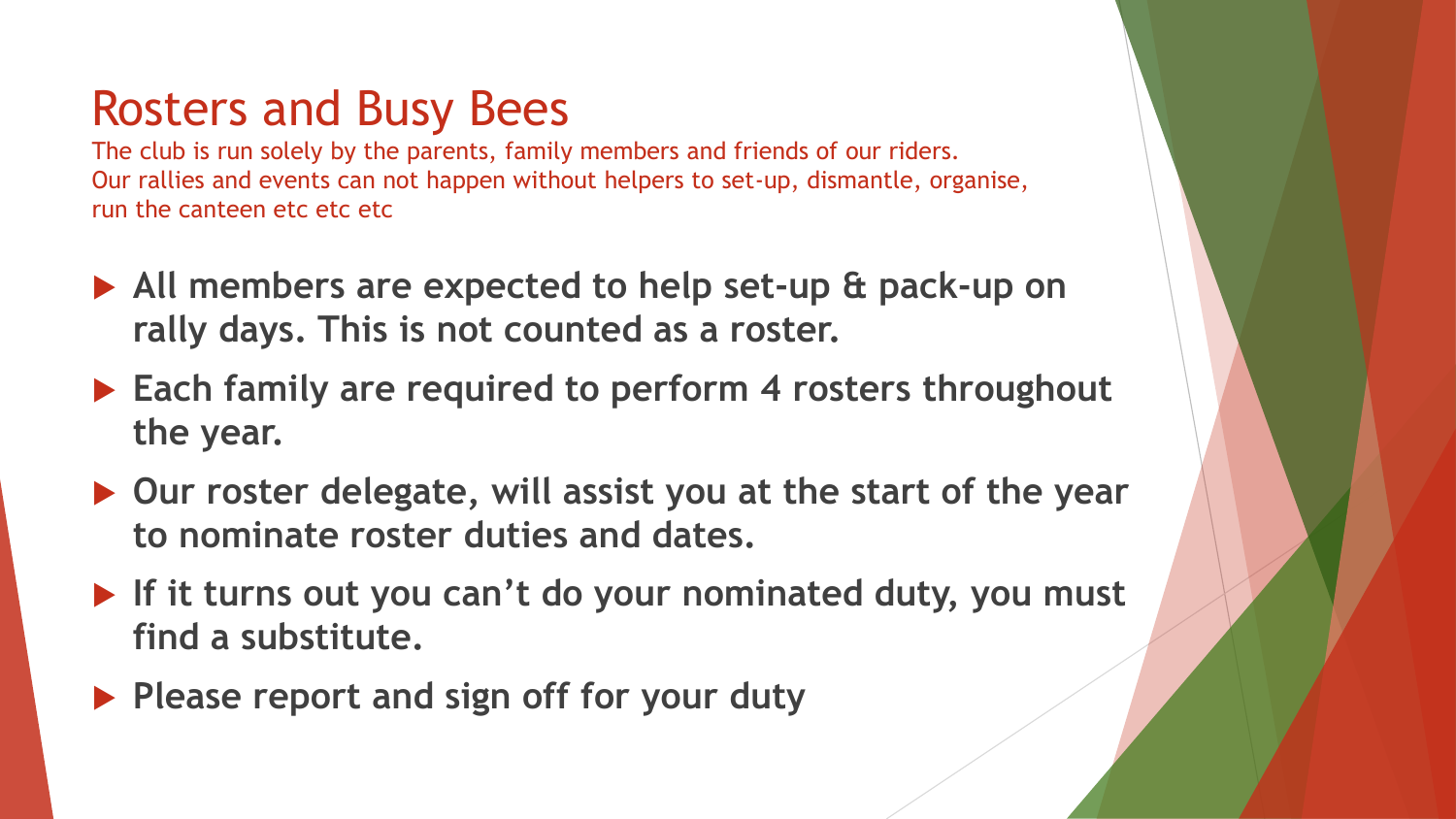## Pony Club – it's bigger than just us

- **Wanneroo HPC is 1 of 64 clubs affiliated with Pony Club WA across Western Australia**
- **There are 13 zones within Pony Club WA.**
- **Wanneroo HPC is part of the Swan Zone, along with Horsemens PC, Swan Valley PC and Herdsman PC.**
- **Some championships have zone teams. These teams are selected from riders within our zone clubs.**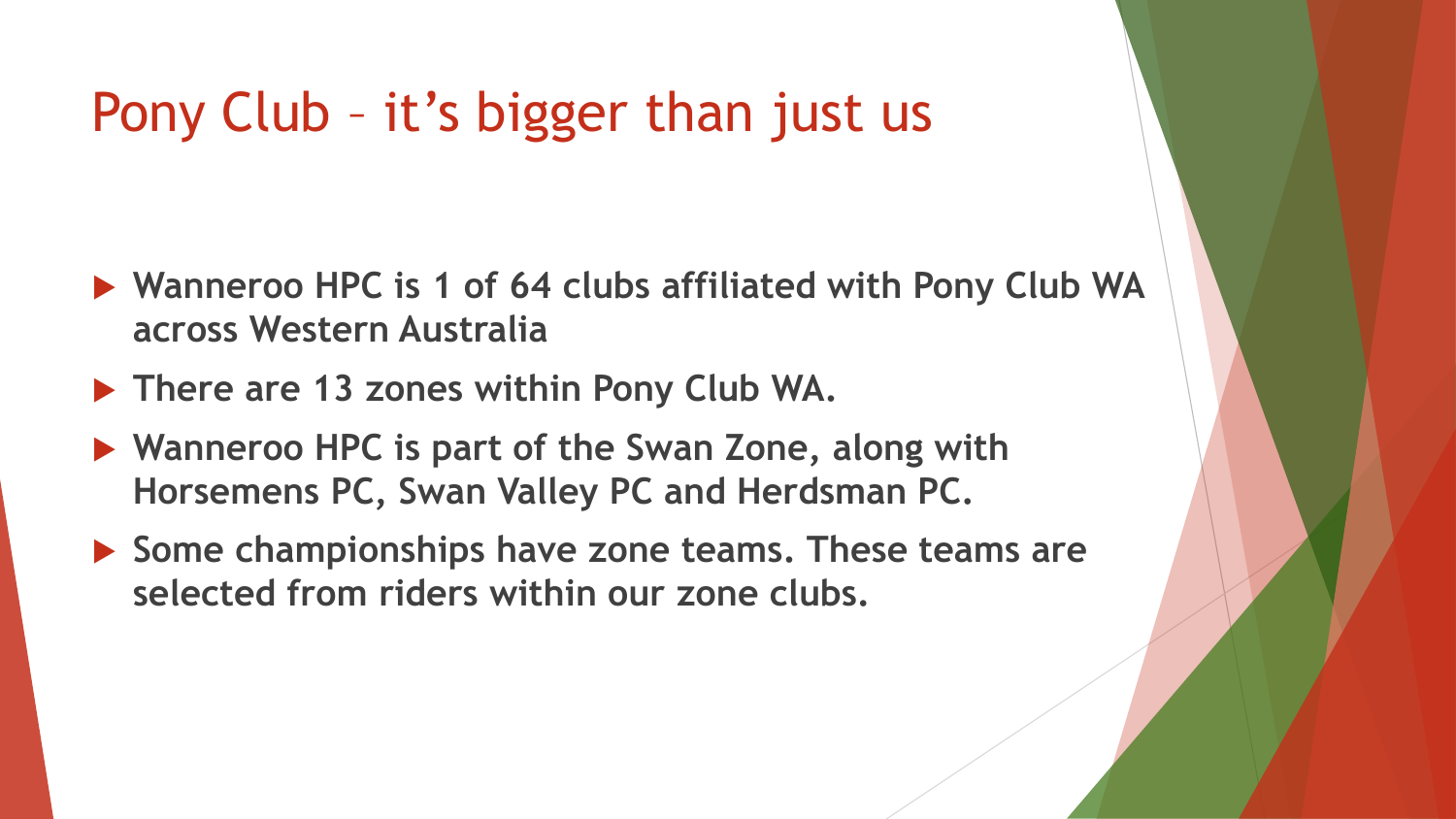## Pony Club WA – State Events

There are 7 state events scheduled for 2021.

- **PCWA State Tetrathlon – 30-31 March – Dardanup**
- **PCWA State Show Jumping Championships – 17-18-19 May – State Equestrian Centre**
- **PCWA Bi-Annual Festival – 15-16 June – Avon Valley**
- **PCWA State Active Riding Championship Qualifier – 3-4 August**
- **PCWA State Dressage Championships – 16-17-18 August – State Equestrian Centre**
- **PCWA State Active Riding Championships – 7-8 September – Serpentine**
- **PCWA State Eventing Championships – 26-27 October - Dardanup**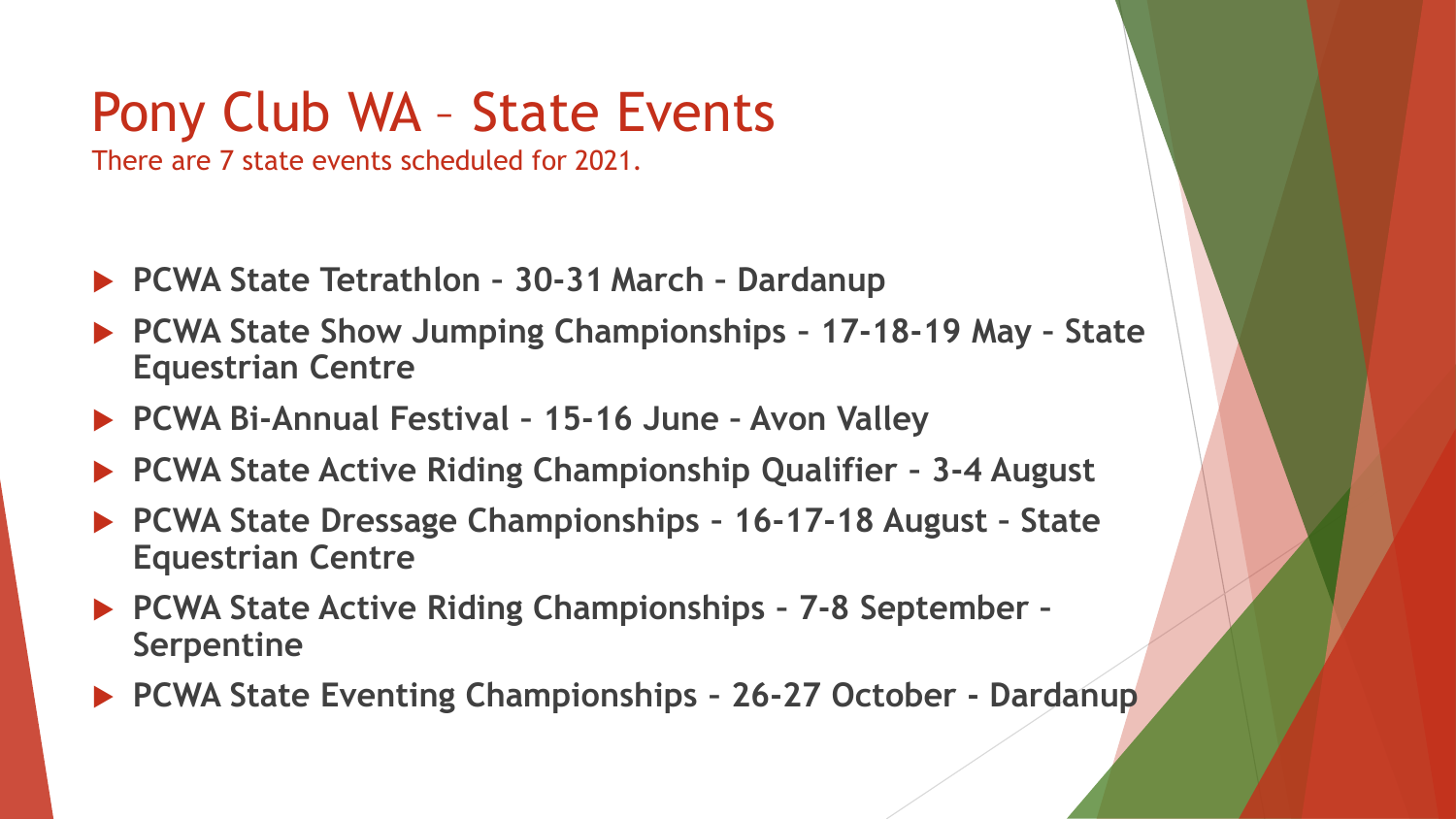## Qualification for State Events

Riders and horses must qualify to participate at PCWA State Events. In order to qualify:

- **Entrants must have participated in THREE FULL WORKING RALLIES with the SAME horse/rider combination within the previous 12 months**
- **If riding 2 horses at the State Event, both horses must have qualified as above**
- **Half-day rally attendance does NOT count as a qualifying rally**
- **1 of the 3 qualifying rallies may be done at another club as a visiting rider**
- **A maximum of 2 horses may be ridden by a rider at a rally, therefore a maximum of 2 horses can obtain a qualifying rally each time.**
- **A horse must participate in at least one rally lesson to enable the rally to be used as a qualifier**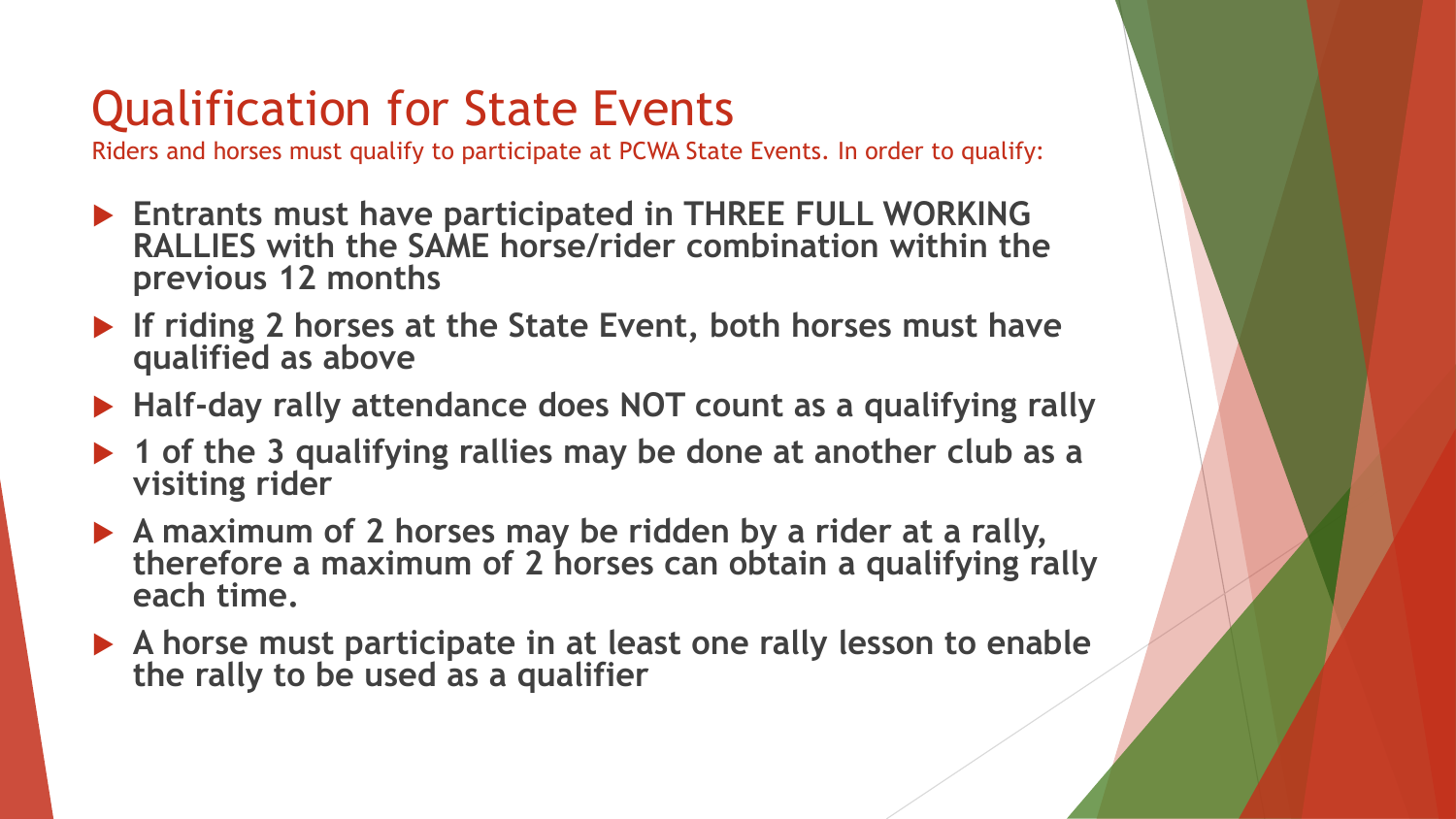## General Club Rules

- **Rough Treatment of horses and ponies, misconduct and bad language by riders will NOT be tolerated.**
- **Sometimes you may feel the need to lunge your horse before you mount. Please check with Chief Instructor as lunging must be done in an enclosed area with correct gear, including boots and helmet.**
- **Tying up your horse or pony is NOT permitted down on the riding grounds. The risk is a loose horse which can be dangerous with young riders. Horses to be tied to floats or trees in the carpark area**
- **All riders attending rally must sign-in the attendance book at the clubrooms on the morning of the rally**